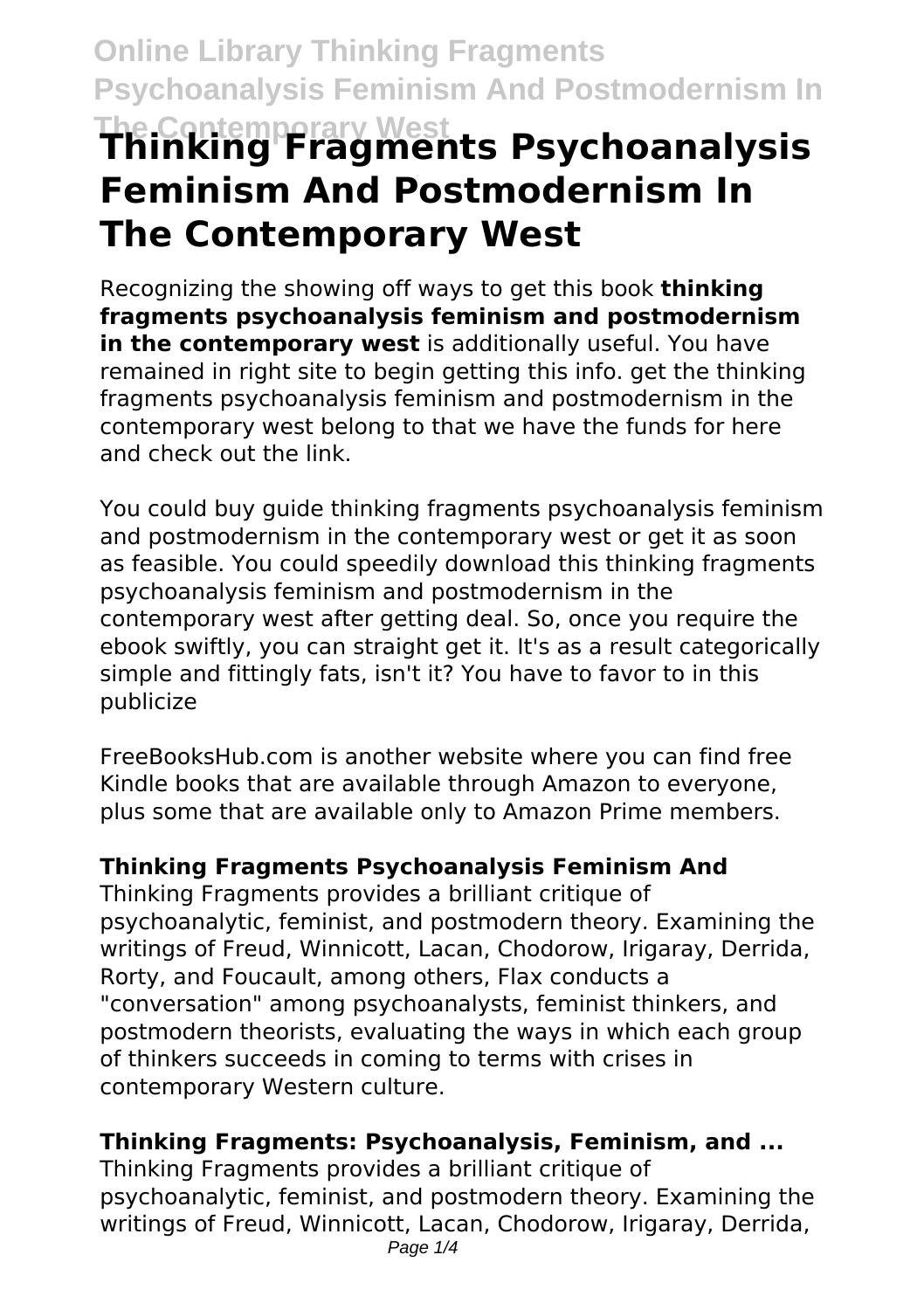# **Online Library Thinking Fragments Psychoanalysis Feminism And Postmodernism In**

**The Contemporary West** Rorty, and Foucault, among others, Flax conducts a "conversation" among psychoanalysts, feminist thinkers, and postmodern theorists, evaluating the ways in which each group of thinkers succeeds in coming to terms with crises in contemporary Western culture.

# **Thinking Fragments : Psychoanalysis, Feminism, and ...**

With the demise of objectivist notions of truth, knowledge, self. and power, intellectuals have devised new modes of thinking, as exemplified by the development of psychoanalysis, feminism, and postmodernism. These strands of thought both reflect and contribute to the uncertainties of the contemporary West.

# **Thinking Fragments: Psychoanalysis, Feminism ...**

Thinking fragments : psychoanalysis, feminism, and postmodernism in the contemporary West by Flax, Jane

# **Thinking fragments : psychoanalysis, feminism, and ...**

Thinking Fragments Psychoanalysis, Feminism, and Postmodernism in the Contemporary West Jane Flax UNIVERSITY OF CALIFORNIA PRESS Berkeley · Los Angeles · Oxford

# **Thinking Fragments - publishing.cdlib.org**

Thinking fragments : psychoanalysis, feminism, and postmodernism in the contemporary West / Jane Flax. imprint Berkeley : University of California Press, c1990.

### **Thinking fragments : psychoanalysis, feminism, and ...**

Two— Transitional Thinking Psychoanalytic, Feminist, and Postmodernist Theories Preferred Citation: Flax, Jane. Thinking Fragments: Psychoanalysis, Feminism, and Postmodernism in the Contemporary West.

### **Thinking Fragments "d0e619"**

Psychoanalytic feminism is a social movement based on the work Sigmund Freud and his psychoanalytic theories. It maintains that gender is not biological but is based on the psycho - sexual development of the individual.

# **Psychoanalytic feminism | Psychology Wiki | Fandom**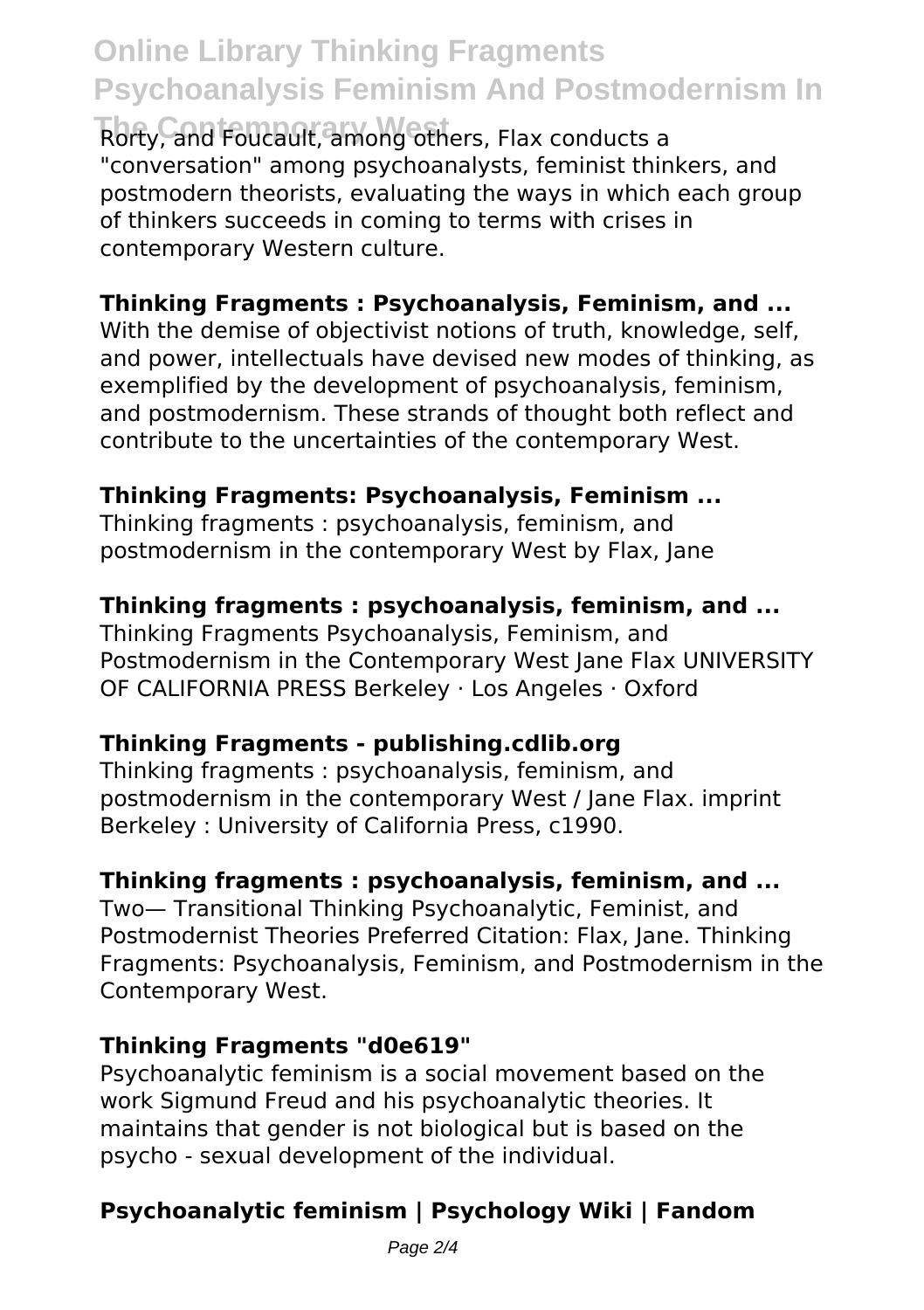# **Online Library Thinking Fragments Psychoanalysis Feminism And Postmodernism In**

It might appear at the outset that any alliance between feminism and psychoanalysis would have to be coordinated on treacherous ground: in Sigmund Freud's lecture on "Femininity," for instance, while discussing the "riddle of femininity" (Freud 1968, 116) or of sexual differentiation, Freud's rhetoric impeaches women as "the problem" (113) and excuses members of his audience from this indictment by offering the hope that they are "more masculine than feminine" (117).

### **Psychoanalytic Feminism (Stanford Encyclopedia of Philosophy)**

Feminism, psychoanalysis and literary interpretation have more in common than their early histories might seem to suggest – or promise. Each of these intellectual and socially engaged activities is based on premises (about text, psyche and culture) that undermine familiar or received wisdom. At times, they seem to ignore one another, but often they have coincided – and collided – in startling and productive ways.

# **Feminist criticism and psychoanalysis (Chapter 13) - A ...**

""Thinking Fragments advances theoretical dialogue across a number of difficult borders. Of special importance is its sustained interrogation of postmodern and psychoanalytic theory from the perspective of feminist theory.

### **Thinking Fragments: Psychoanalysis, Feminism, and ...**

Feminisms and environmental justice are some of the names of struggles to understand nature-culture linkages and conceptualize just worlds for non-humans and their human kin. In this paper, I revisit my journey of doing environmental justice research, i.e. of my feminist scientific practice in Asia and Latin America. In this retrospective telling I highlight how gender, political economy, and ...

### **Thinking Fragments: Adisciplinary reflections on Feminism ...**

inism, which began: "the greater part of the feminist movement has identified Freud as the enemy... but... a rejection of psychoanalysis and of Freud's works is fatal for feminism."l "Feminist theory," she explained, "has isolated the family as the